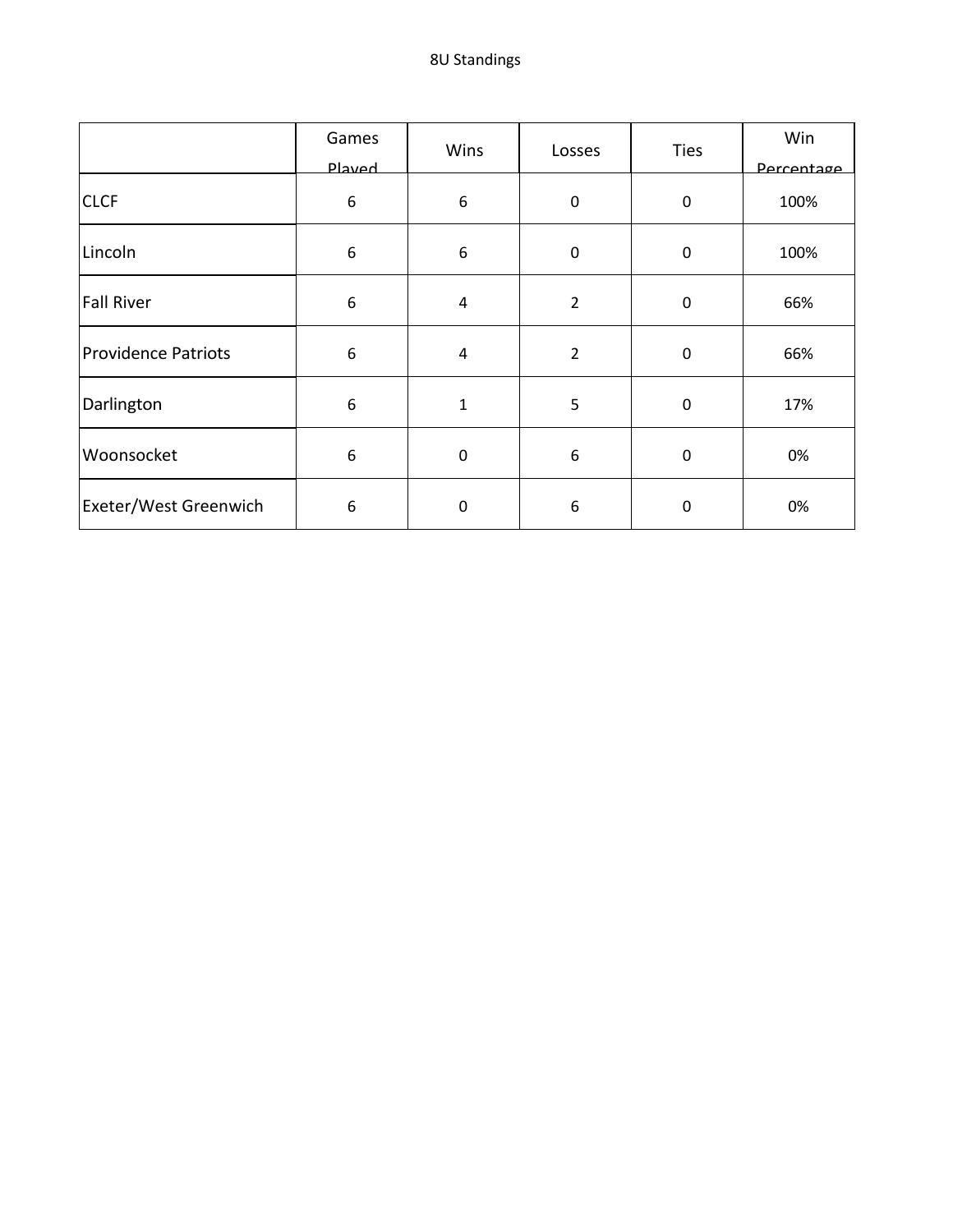|                            | Games          | Wins           | Losses         | <b>Ties</b>      | Win        |
|----------------------------|----------------|----------------|----------------|------------------|------------|
|                            | <b>Played</b>  |                |                |                  | Percentage |
| Johnston                   | $\overline{7}$ | $\overline{7}$ | 0              | $\pmb{0}$        | 100%       |
| <b>CLCF</b>                | $\overline{7}$ | 6              | $\mathbf{1}$   | $\pmb{0}$        | 85%        |
| <b>Providence Patriots</b> | $\overline{7}$ | 6              | $\mathbf{1}$   | $\pmb{0}$        | 85%        |
| Darlington                 | $\overline{7}$ | $\overline{4}$ | $\overline{3}$ | $\pmb{0}$        | 57%        |
| Fairlawn                   | $\overline{7}$ | 4              | 3              | $\mathsf 0$      | 57%        |
| <b>Fall River</b>          | $\overline{7}$ | 4              | 3              | $\pmb{0}$        | 57%        |
| <b>Central Falls</b>       | $\overline{7}$ | $\overline{2}$ | 5              | $\pmb{0}$        | 28%        |
| East Providence            | $\overline{7}$ | $\mathbf 1$    | 6              | $\pmb{0}$        | 14%        |
| Woonsocket                 | $\overline{7}$ | $\mathbf{1}$   | 6              | $\pmb{0}$        | 14%        |
| New Bedford                | $\overline{7}$ | 0              | $\overline{7}$ | $\boldsymbol{0}$ | 0%         |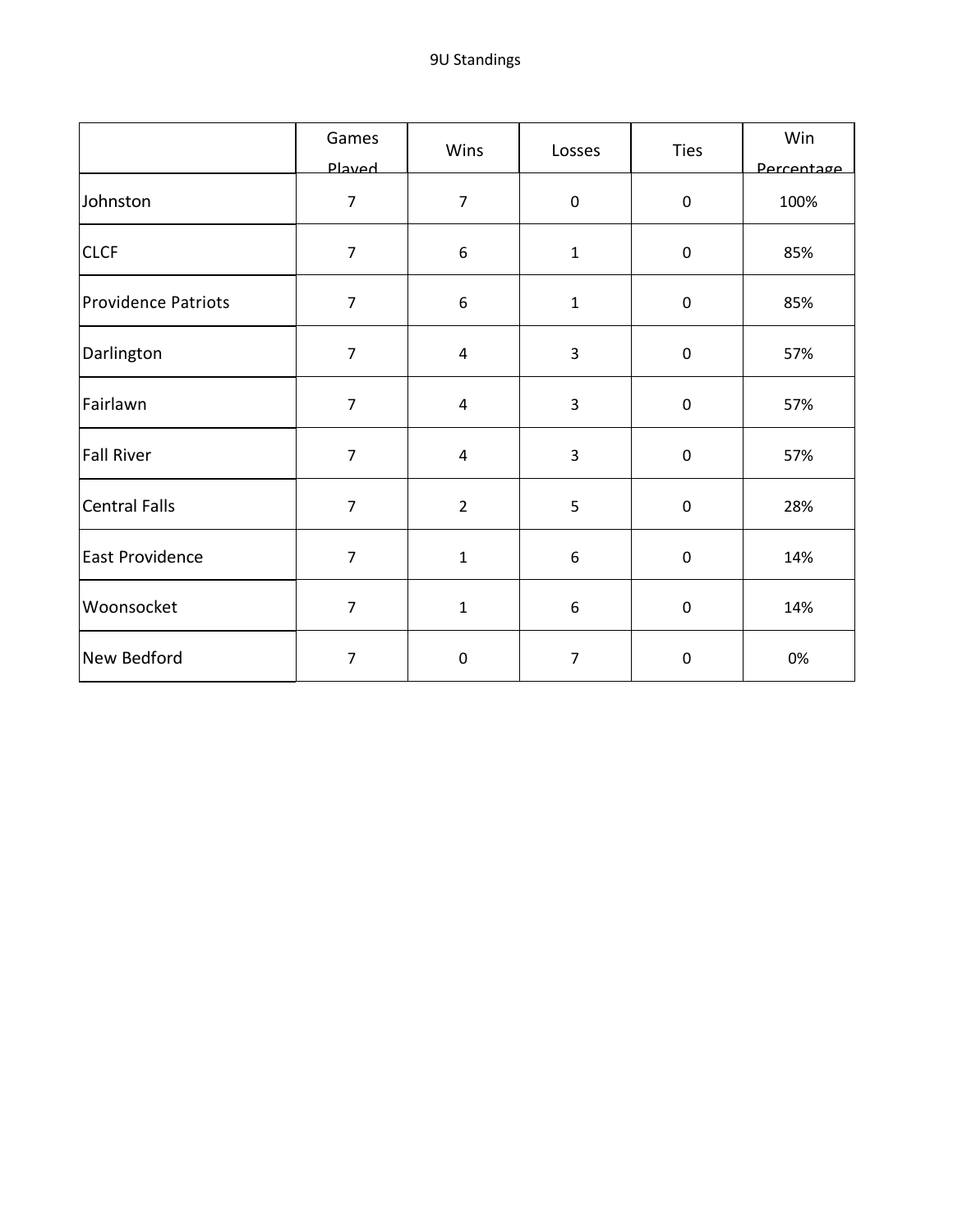|                            | Games<br><b>Played</b> | Wins         | Losses         | <b>Ties</b> | Win<br>Percentage |
|----------------------------|------------------------|--------------|----------------|-------------|-------------------|
| Woonsocket                 | $\boldsymbol{6}$       | 6            | $\mathbf 0$    | $\mathbf 0$ | 100%              |
| <b>CLCF Chiefs</b>         | $\overline{7}$         | 5            | $\overline{2}$ | $\pmb{0}$   | 71%               |
| <b>East Providence</b>     | 6                      | 4            | $\overline{2}$ | $\mathbf 0$ | 66%               |
| <b>Providence Patriots</b> | $\boldsymbol{6}$       | 4            | $\overline{2}$ | $\pmb{0}$   | 66%               |
| Fairlawn                   | $\overline{7}$         | 4            | 3              | $\pmb{0}$   | 57%               |
| <b>Fall River</b>          | 6                      | 3            | 3              | $\pmb{0}$   | 50%               |
| Darlington                 | $\boldsymbol{6}$       | $\mathbf{1}$ | 5              | $\mathbf 0$ | 16%               |
| Exeter - West Greenwich    | $\boldsymbol{6}$       | 1            | 5              | $\pmb{0}$   | 16%               |
| Lincoln                    | 5                      | 0            | 5              | $\pmb{0}$   | 0%                |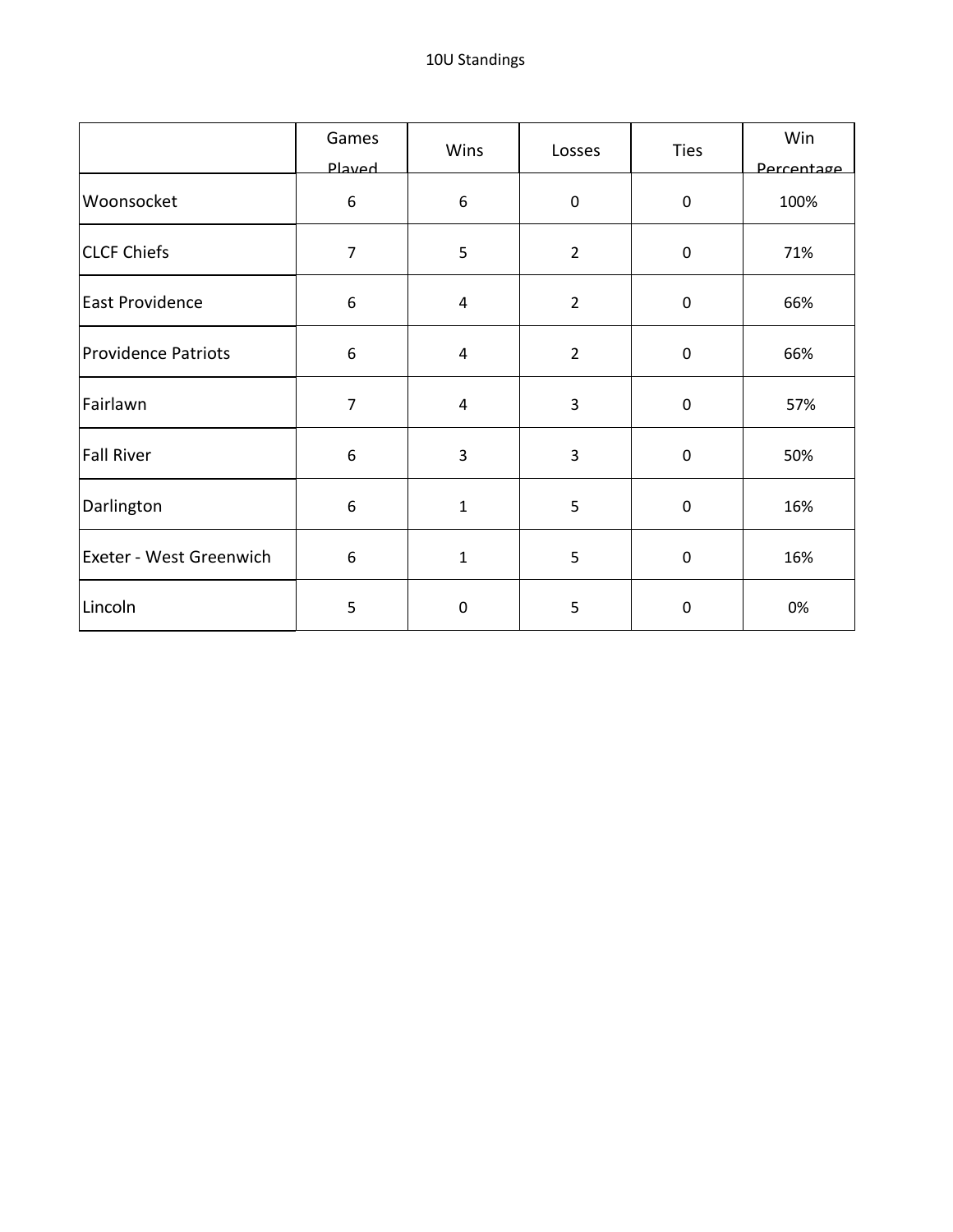|                      | Games<br><b>Played</b> | Wins           | Losses              | <b>Ties</b> | Win<br>Percentage |
|----------------------|------------------------|----------------|---------------------|-------------|-------------------|
| Lincoln              | $\overline{7}$         | $\overline{7}$ | $\mathsf{O}\xspace$ | $\mathsf 0$ | 100%              |
| Woonsocket           | $\overline{7}$         | 6              | $\mathbf{1}$        | $\pmb{0}$   | 86%               |
| <b>Central Falls</b> | $\overline{7}$         | 5              | $\overline{2}$      | $\mathbf 0$ | 71%               |
| <b>CLCF</b>          | $\overline{7}$         | 5              | $\overline{2}$      | $\pmb{0}$   | 71%               |
| <b>Fall River</b>    | $\overline{7}$         | 5              | $\overline{2}$      | $\pmb{0}$   | 71%               |
| Johnston             | $\overline{7}$         | 3              | $\overline{4}$      | $\pmb{0}$   | 43%               |
| East Providence      | $\overline{7}$         | $\overline{2}$ | 5                   | $\mathbf 0$ | 28%               |
| New Bedford          | 8                      | $\overline{2}$ | 6                   | $\pmb{0}$   | 25%               |
| Darlington           | $\overline{7}$         | $\mathbf 1$    | 6                   | $\pmb{0}$   | 14%               |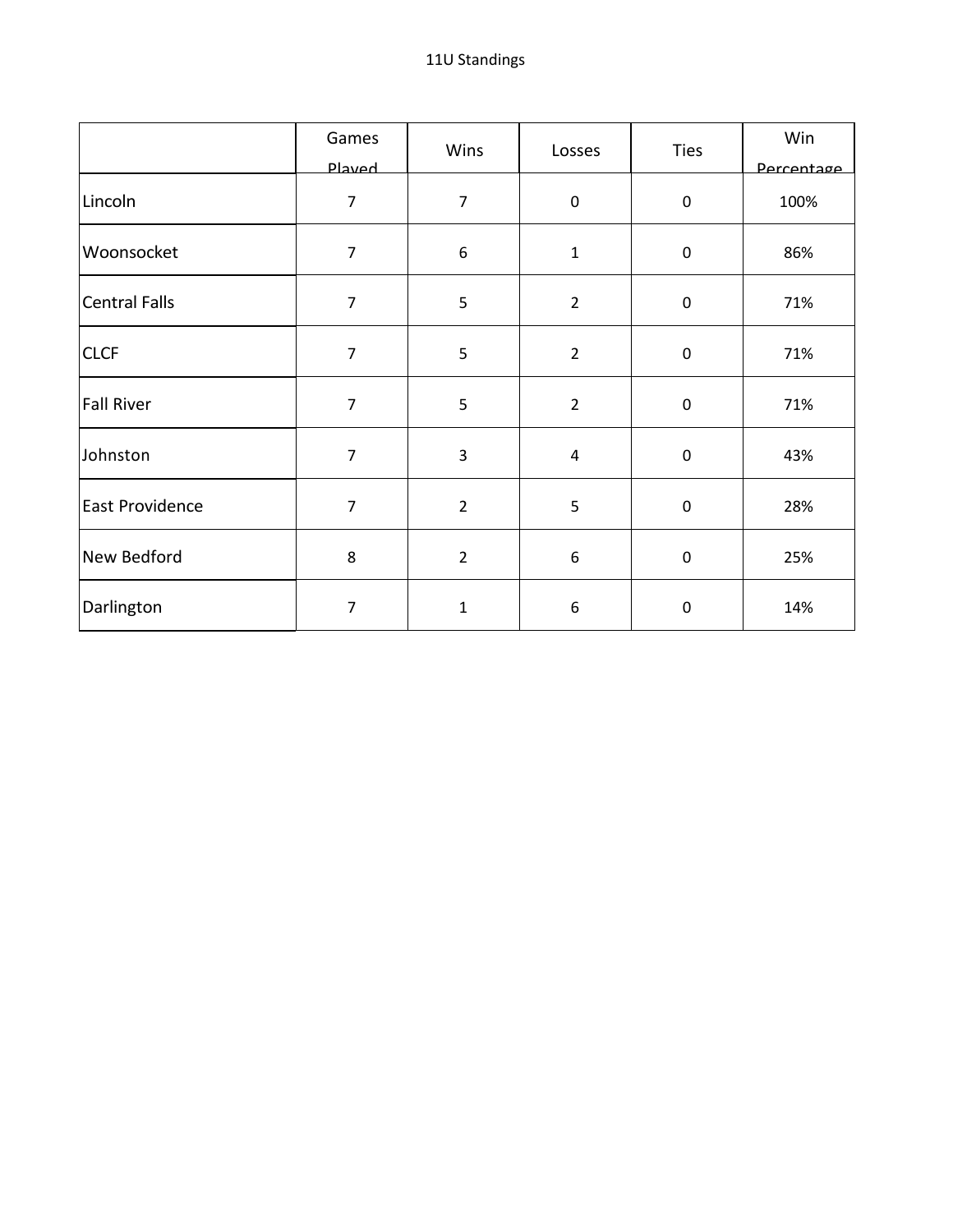|                            | Games            | Wins                    | Losses         | <b>Ties</b> | Win        |
|----------------------------|------------------|-------------------------|----------------|-------------|------------|
|                            | Played           |                         |                |             | Percentage |
| <b>CLCF</b>                | $\boldsymbol{6}$ | 6                       | 0              | $\pmb{0}$   | 100%       |
| East Providence            | $\boldsymbol{6}$ | 5                       | $\mathbf 1$    | $\pmb{0}$   | 83%        |
| Lincoln                    | $\boldsymbol{6}$ | 5                       | $\mathbf{1}$   | $\mathsf 0$ | 83%        |
| <b>Fall River</b>          | $\boldsymbol{6}$ | $\overline{\mathbf{4}}$ | $\overline{2}$ | $\pmb{0}$   | 66%        |
| Johnston                   | $\boldsymbol{6}$ | 4                       | $\overline{2}$ | $\mathsf 0$ | 66%        |
| <b>Central Falls</b>       | $\boldsymbol{6}$ | 3                       | 3              | $\pmb{0}$   | 50%        |
| Woonsocket                 | $\boldsymbol{6}$ | $\overline{2}$          | 4              | $\pmb{0}$   | 33%        |
| <b>Providence Patriots</b> | $\boldsymbol{6}$ | $\mathbf 1$             | 5              | $\pmb{0}$   | 17%        |
| Darlington                 | 6                | $\pmb{0}$               | 6              | $\pmb{0}$   | 0%         |
| Fairlawn                   | $\boldsymbol{6}$ | $\pmb{0}$               | 6              | $\pmb{0}$   | 0%         |